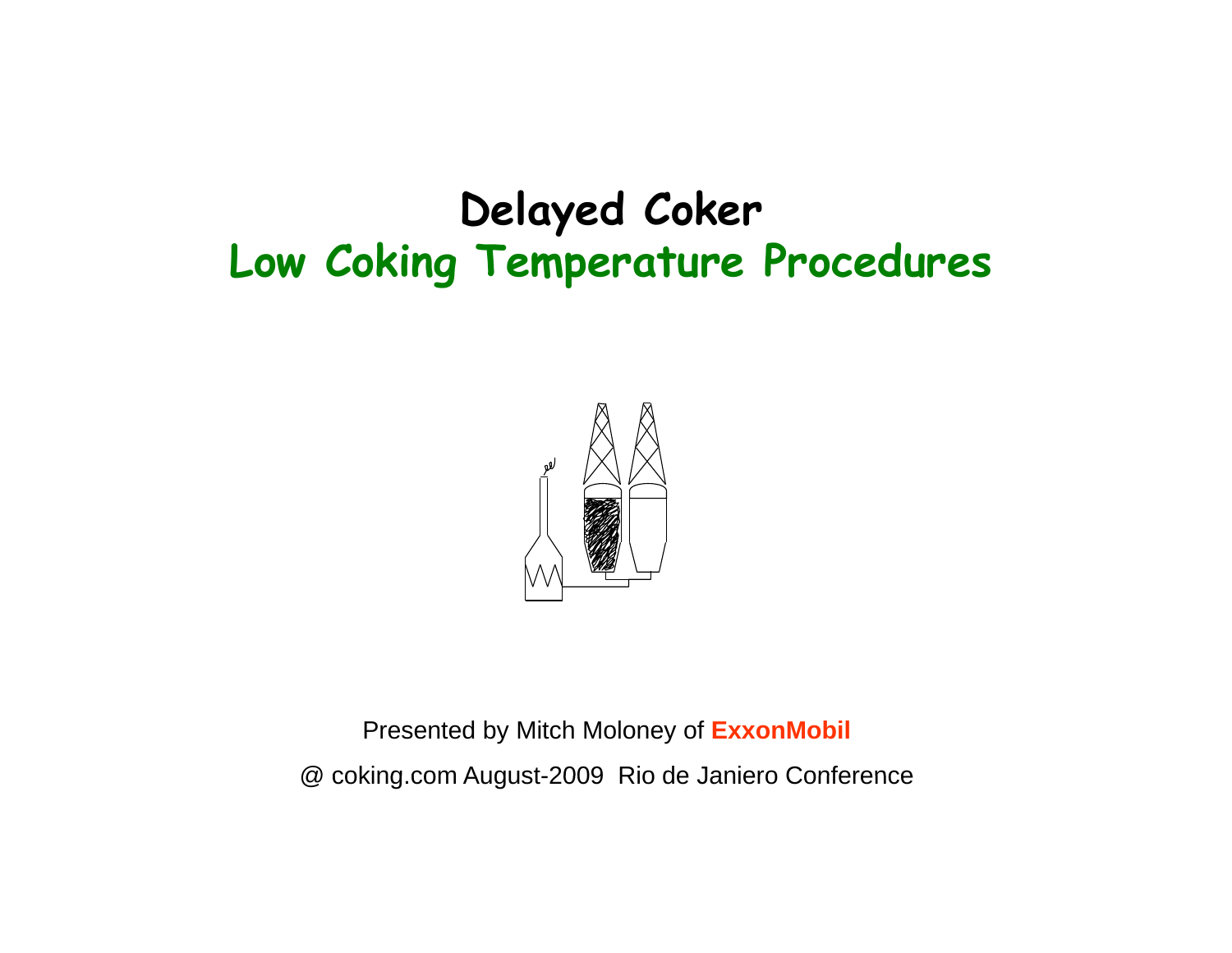Handling Coke Drums that have experienced Less-than-Required Coking Temperatures

Logic Flow Diagram Recommended

- + Short-Run Drum Procedures
	- => Oil Dilution & Drain to Blowdown System
	- => Extended Steam Stripping & Quenching
	- => Superheated Steam Stripping
- + Low Coking Temperatures
	- => When to RETURN to coke drum
	- => When to GET OUT of the coke drum

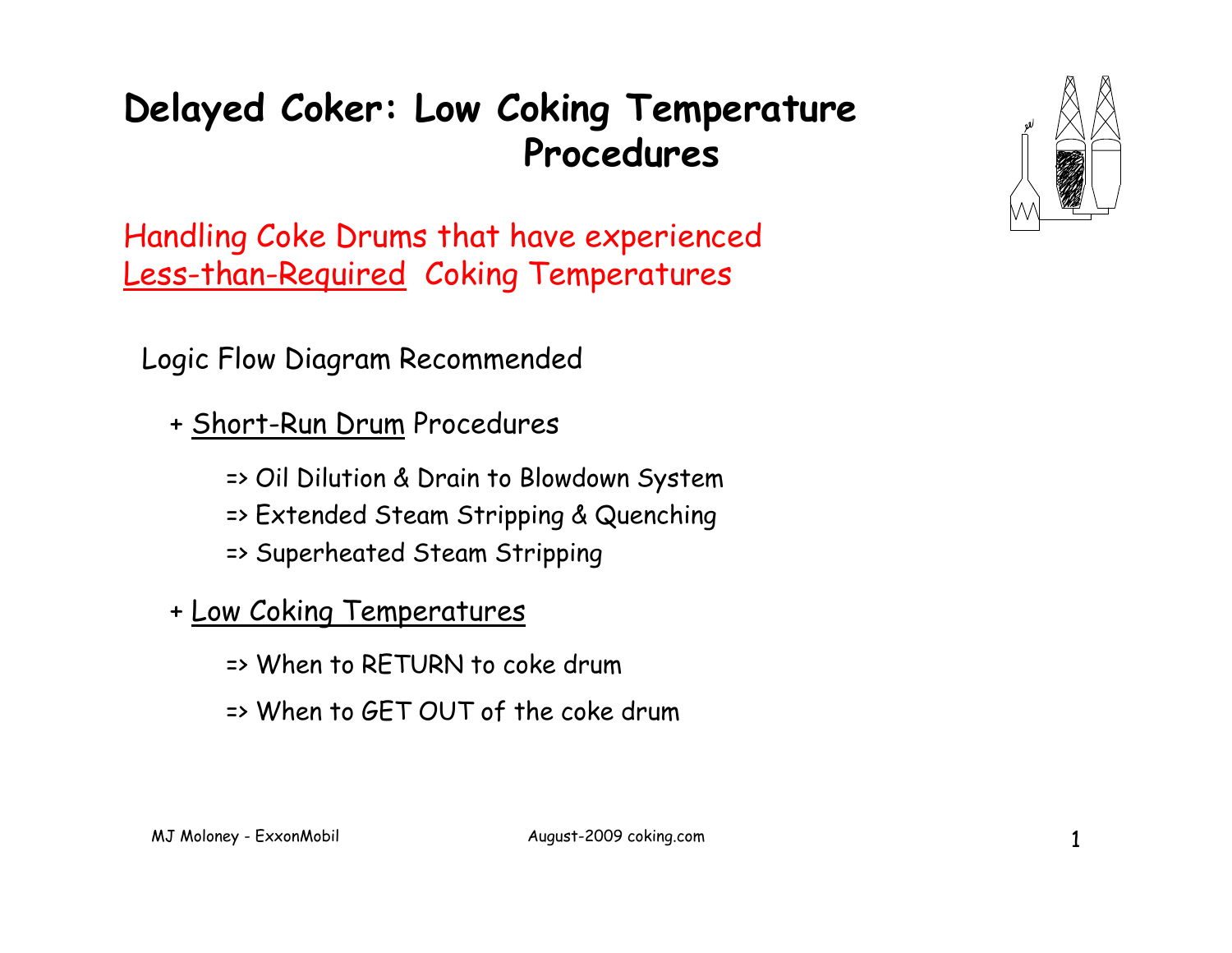

Short-Run Drum Procedures - Attendant Risks

Risks of Not Properly Handling a Short-Run Drum:

- (1) If not properly stripped and cooled, there is risk of fire and explosion => Anacortes Coke Drum
- (2) Creating a complete mess on removing the bottom head, that can require a feed cut or train recirculation, if clean-up takes an<br>extended period of time.

=> Also creates attendant safety risks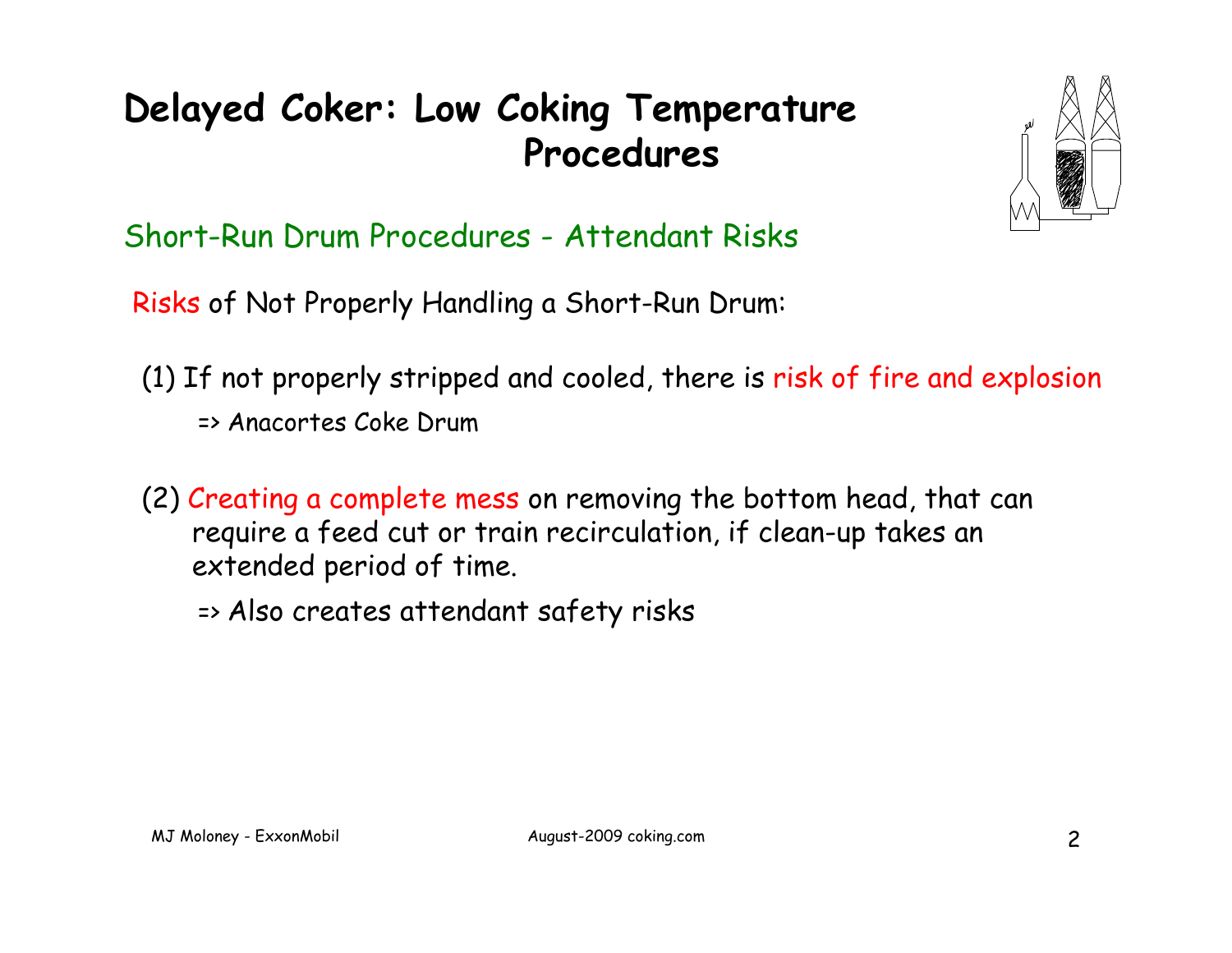

Creating a Mess in Torrance (jul-2000):

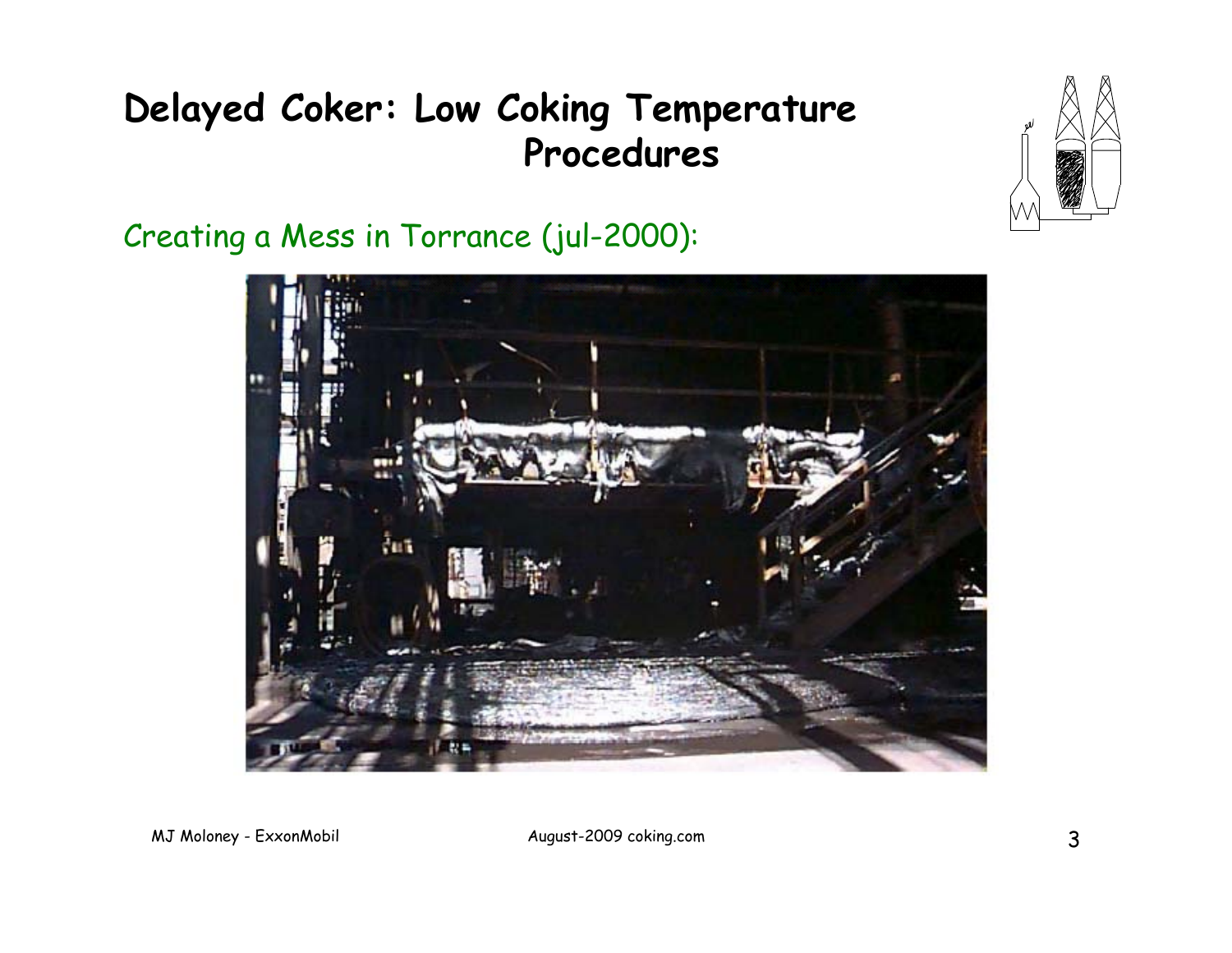

Creating a Mess in Torrance (jul-2000):



MJ Moloney - ExxonMobil and August-2009 coking.com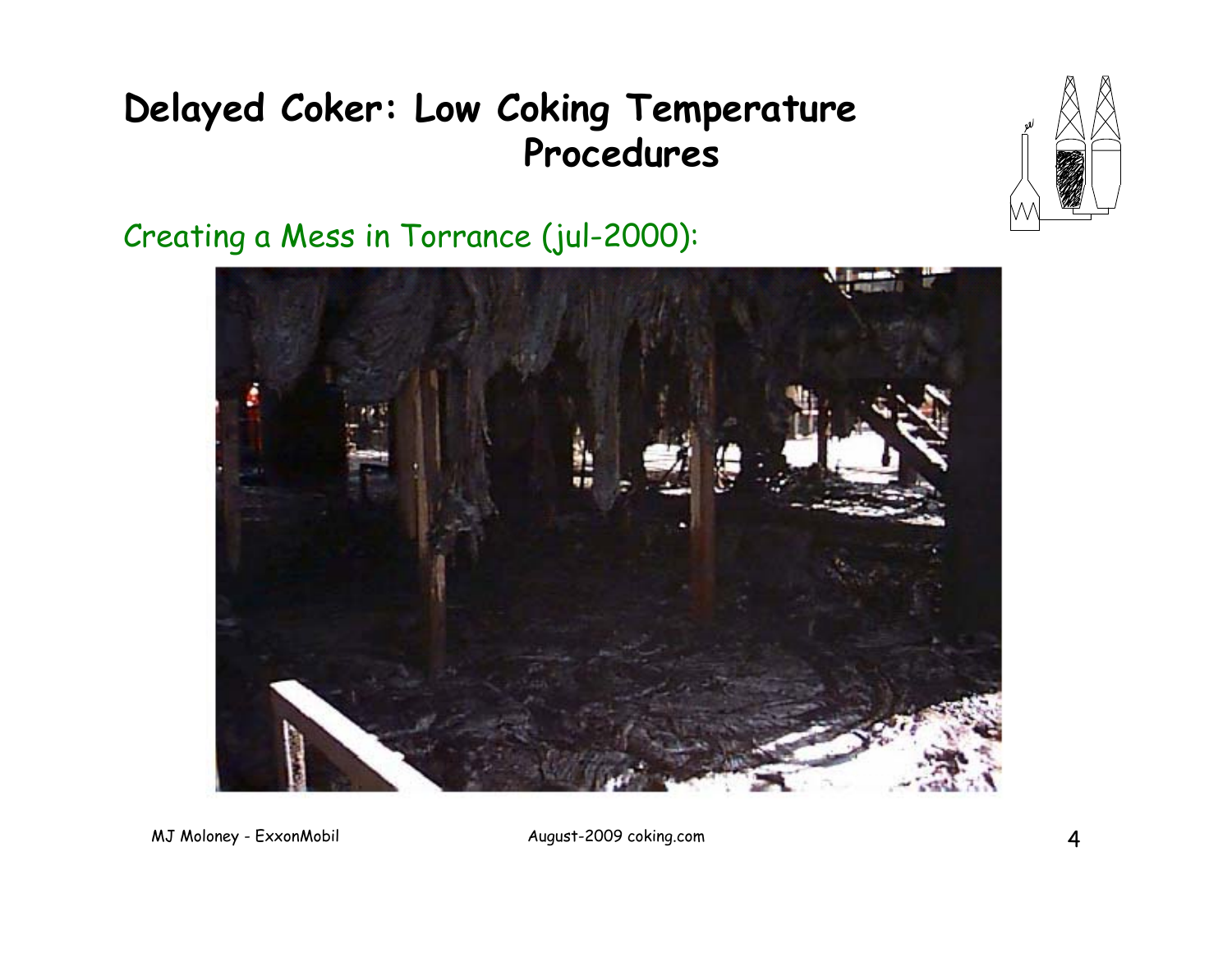

Creating a Mess in Torrance (jul-2000):



MJ Moloney - ExxonMobil and August-2009 coking.com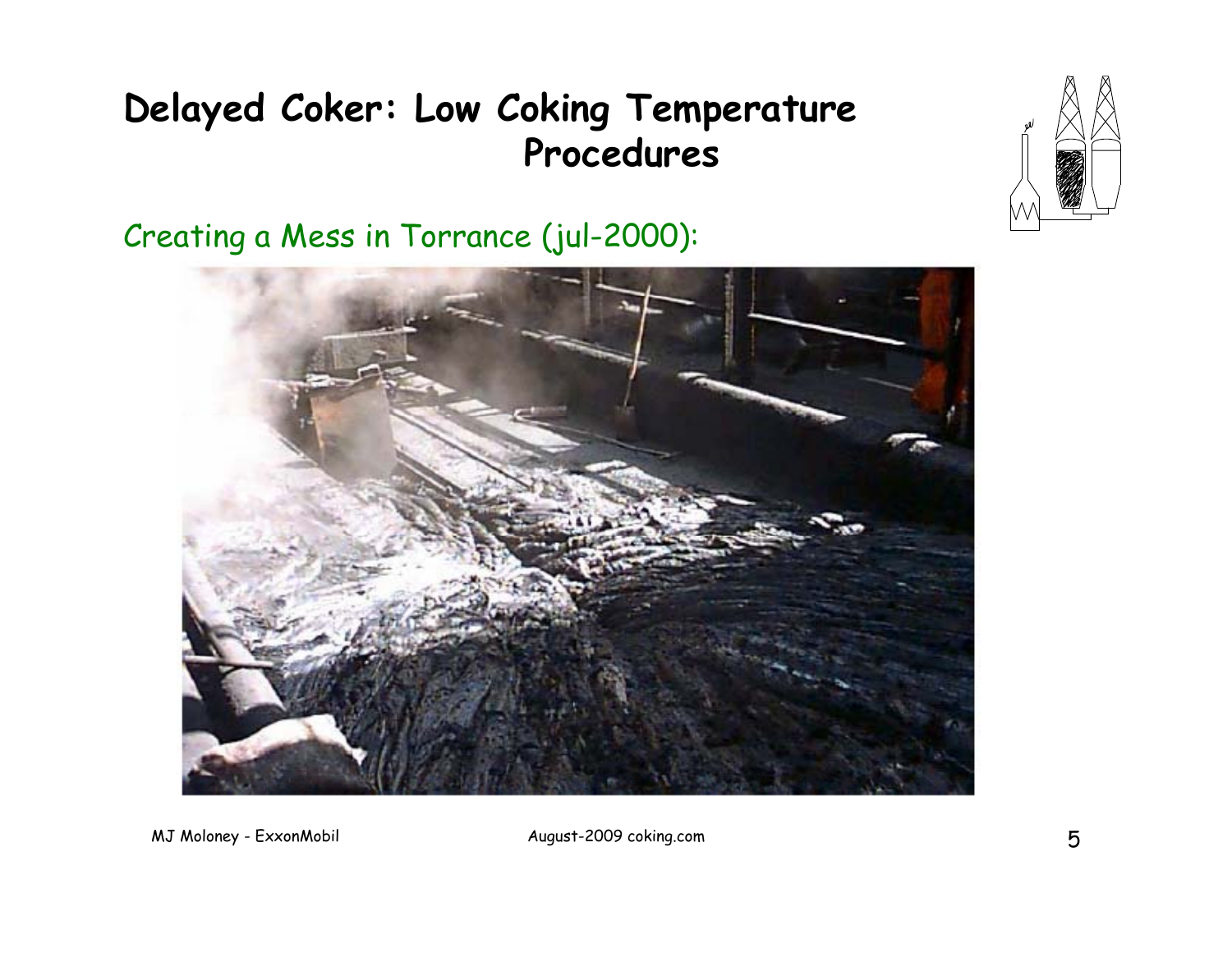

Short-Run Drum Procedures - "Anacortes Drum"

- => Should the feed line plug off, preventing steam or water addition, it will be necessary to wait on the order of 2 to 3 weeks, until the drum has cooled.
- => An "Anacortes" Drum means a refinery-wide power failure occurred, preventing steaming or cooling.

All ExxonMobil sites have done a Formal Risk Assessment and determined how to handle an Anacortes Drum

Baton Rouge & the Jose Upgrader installed connections to their quench water line, that allow the addition of diesel-powered water (available during plant power failures)

- => Jose used firewater and car-sealed valves
- => Baton Rouge uses used existing non-firewater system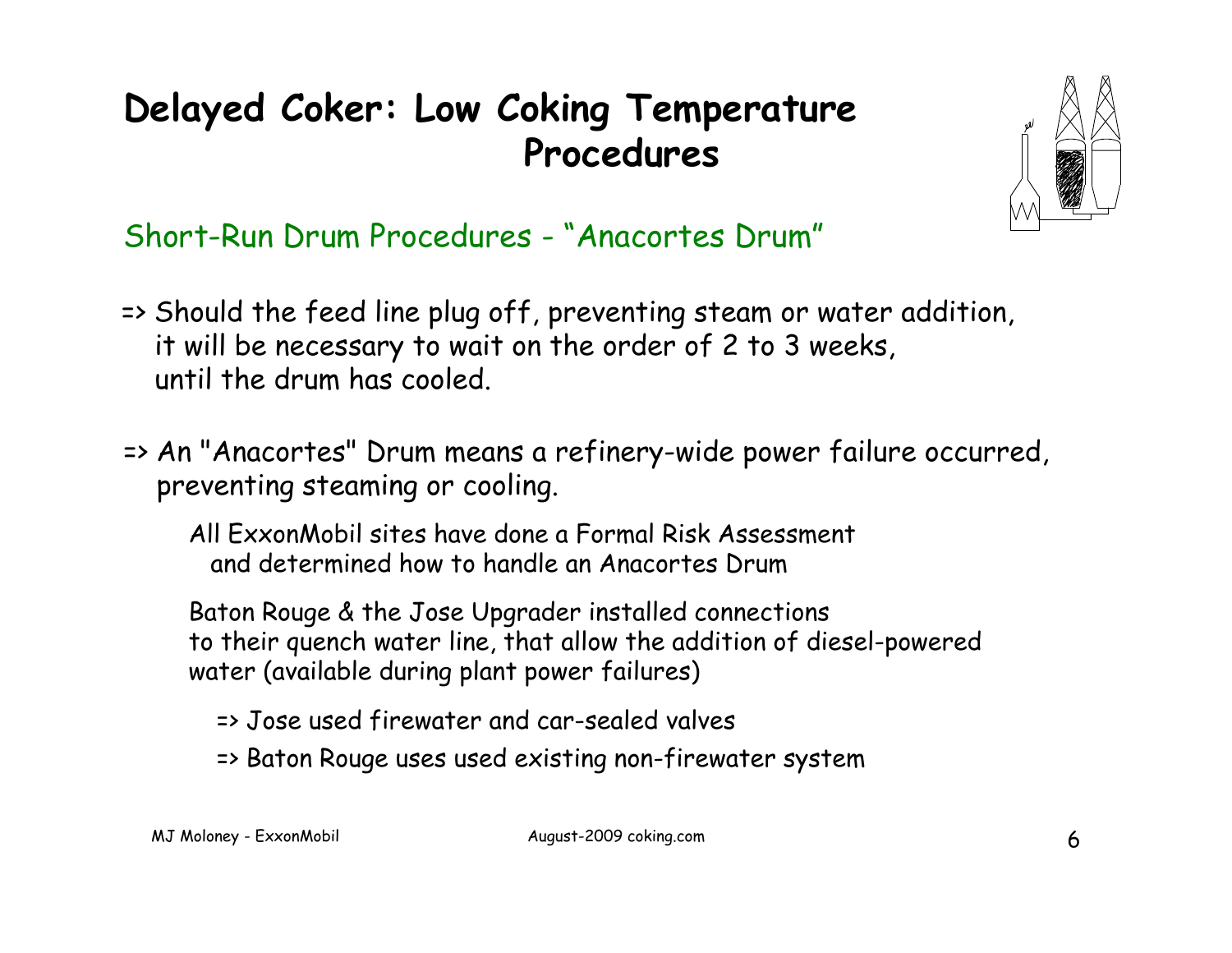Short-Run Drum Procedures - Establish Site Criteria

Based on Site Experience - Determine Time Criteria that - Determine Time Criteria tha Ensures Completely Coked Resid

XOM Sites range from 4 – 8 hours

Time Criteria dependent on:

- => Warm-up temperature achieved for drum in question
- => Coke drum feed type
	- Atmospheric or Vacuum Resid
	- Crude type (asphaltenic or paraffinic)
	- % Recycle (natural or distillate)

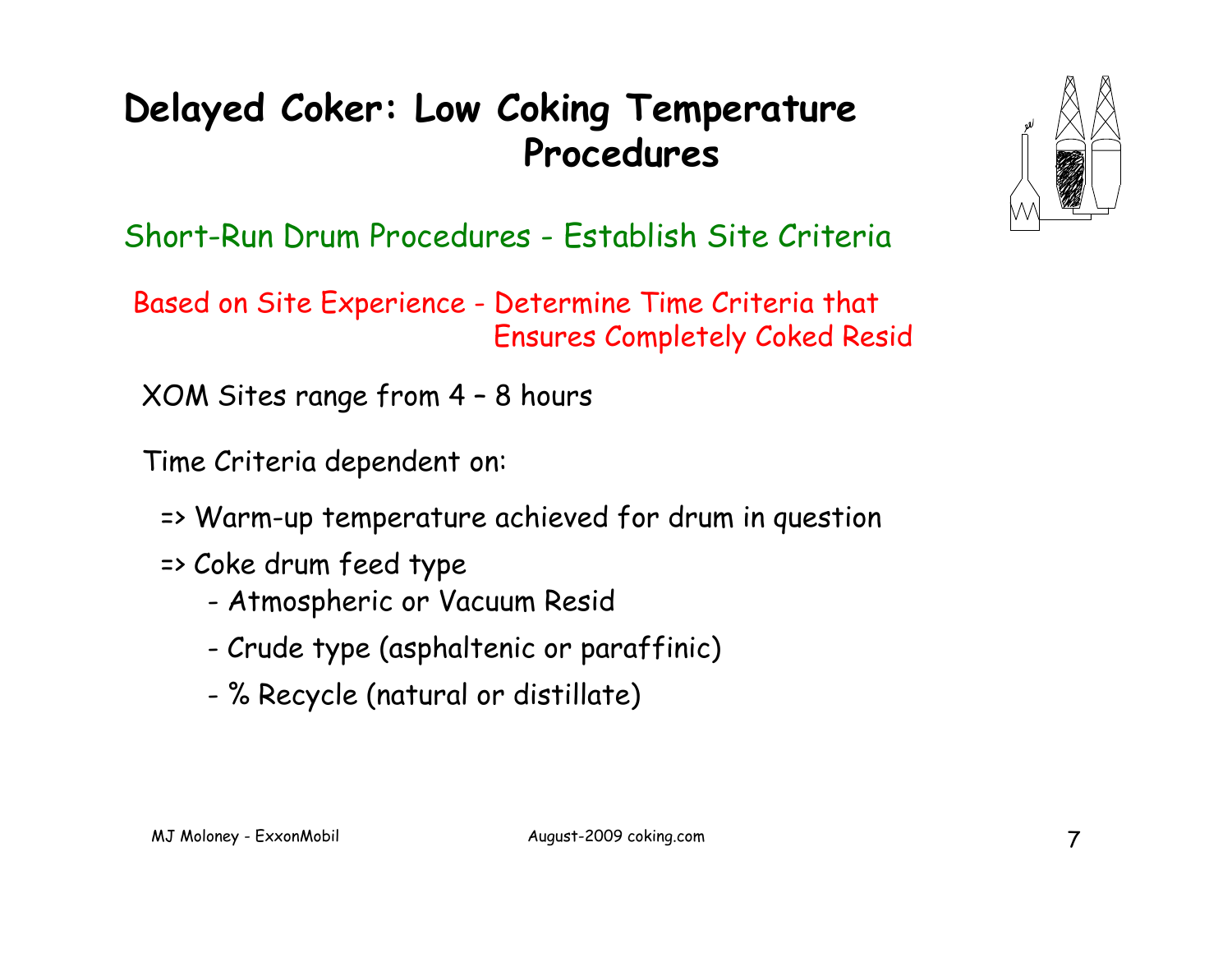

#### Short-Run Drum Procedures - Light Oil Dilution

Repeated Oil Dilution to warm-up condensate drum, followed by steam stripping and normal water quench (a la Joliet Ref & Jose Upgrader )

- (1) Inject steam in bottom
- (2) Inject LGO through condensate drum and overhead quench, for same period of time as oil was in the drum
- (3) Agitate LGO with steam from bottom (can hear liquid)
- (4) Block in and drain to condensate drum (pull strainers from blowdown condensate pumps)
- (5) Continue washing and agitation until material is thinned out, based on visual inspection at the warm-up drum
- (6) Open little steam until blowdown is available
- (7) Open big steam for 30 minutes to blowdown
- (8) Cool drum with normal procedure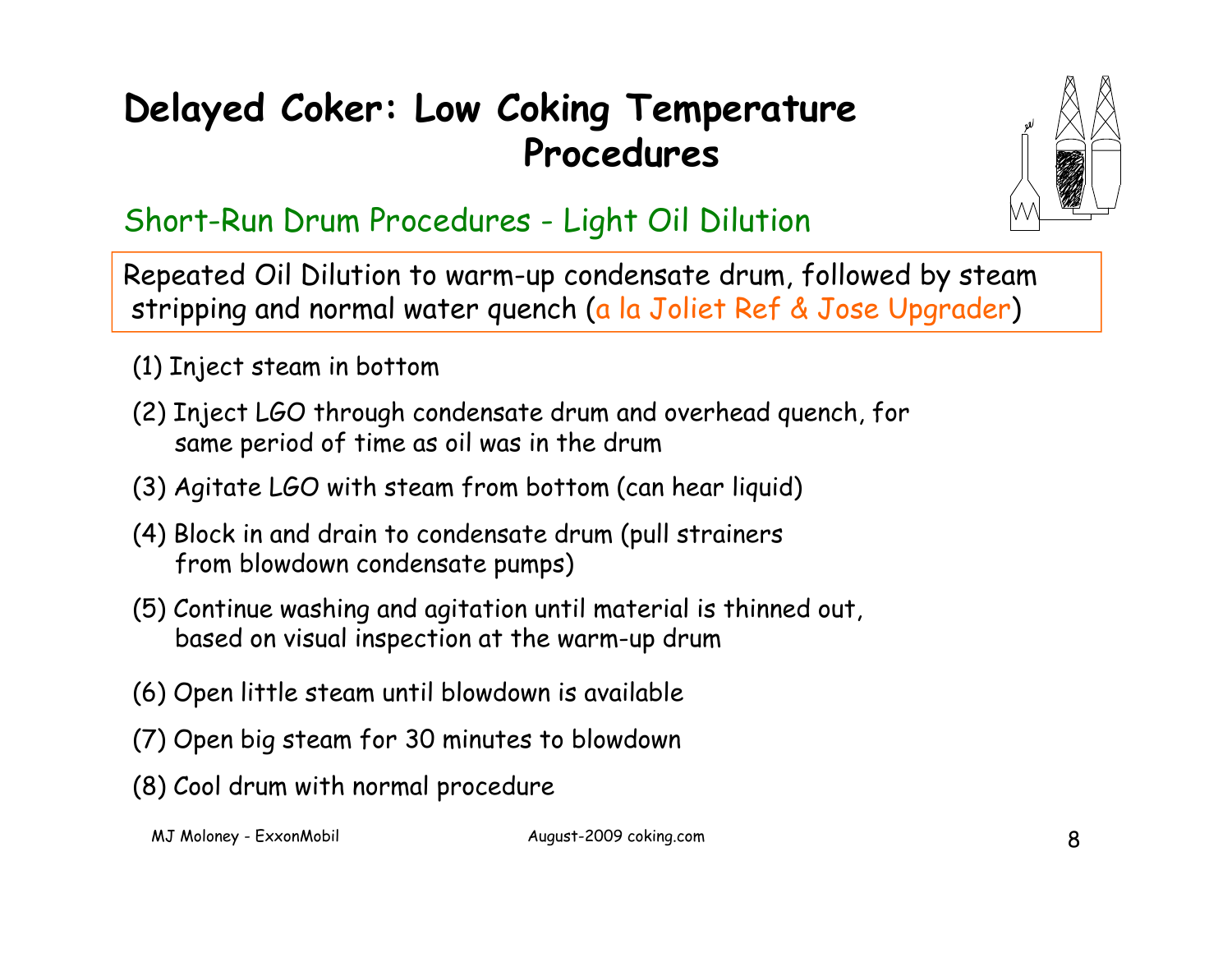

Short-Run Drum Procedures - Superheated Steaming

Take Feed Out of train & pass steam through coker heater to superheat it to +900°F in order to help finish the coking reactions (a la Flint Hills Petroleum Company )

- => Disadvantage of this procedure is that it requires that circulation of resid be stopped
- => Requires comparison of the time required to accomplish this procedure with the other two options presented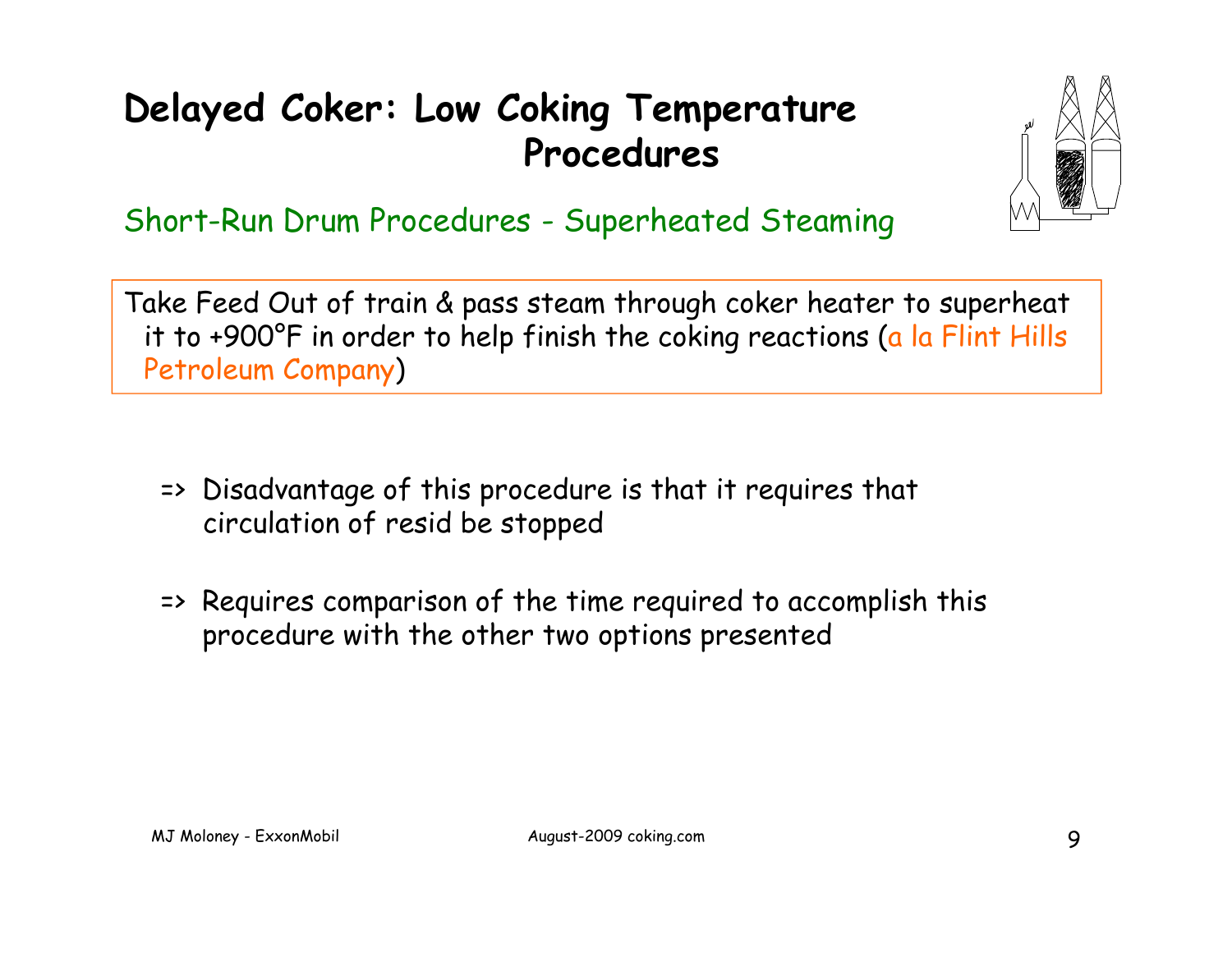Short-Run Drum Procedures - Extended Steaming

Advantage - Can Cool Resid without Circulating Train (a la Beaumont Ref) Disadvantage - Can result in a mess to handle or clean up

=> May be only option in multi-train cokers

- (1) Inject little steam 1- $\frac{1}{2}$  hours
- (2) Switch drum from combo tower to BD; big steam @ 15 klb/hr for 12 hours
- (3) Block steam; start water flow at max rate limited by pressure; fill to 18-ft probe
- (4) Shut water, monitor probe; if mid-probe falls, refill with water. Repeat until mid probe holds water level

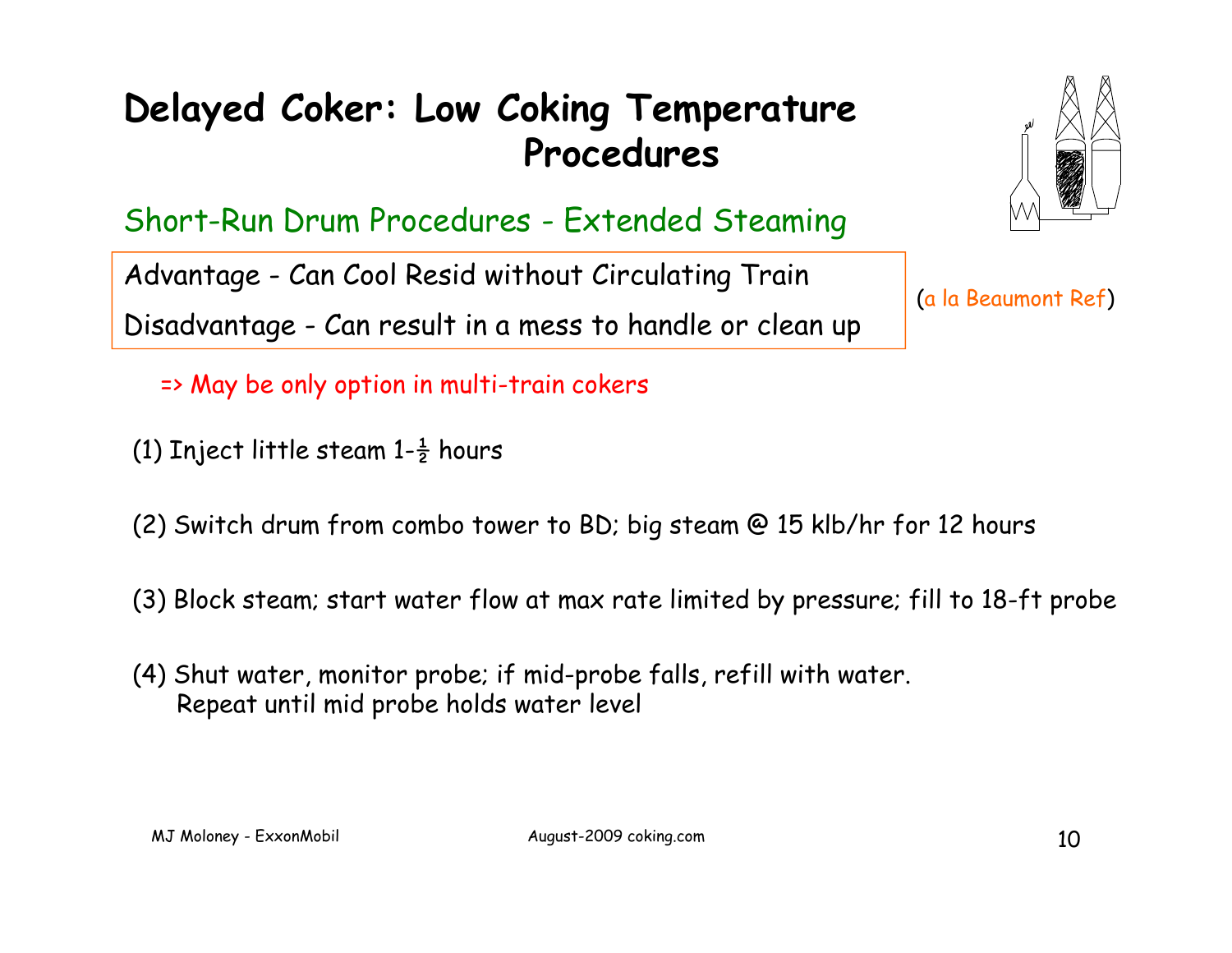

#### Short-Run Drum Procedures - Extended Steaming (cont'd)

- (5) After overhead temp is < 200°F for 1 hour, open drum drain and monitor probe
- (6) If drum will not drain, refer to Safe Coke Drum Draining Procedures, which include blowing back the feed line with steam and pressure draining.

Other more drastic measures to consider:

- => Open top head
- => Have pit cleaned out and water in pit
- A Drill through tarry coke with bit in pilot mode
- B Pump out water with submersible pump attached to drill stem
- C Drop bottom head and drain water to deck and pit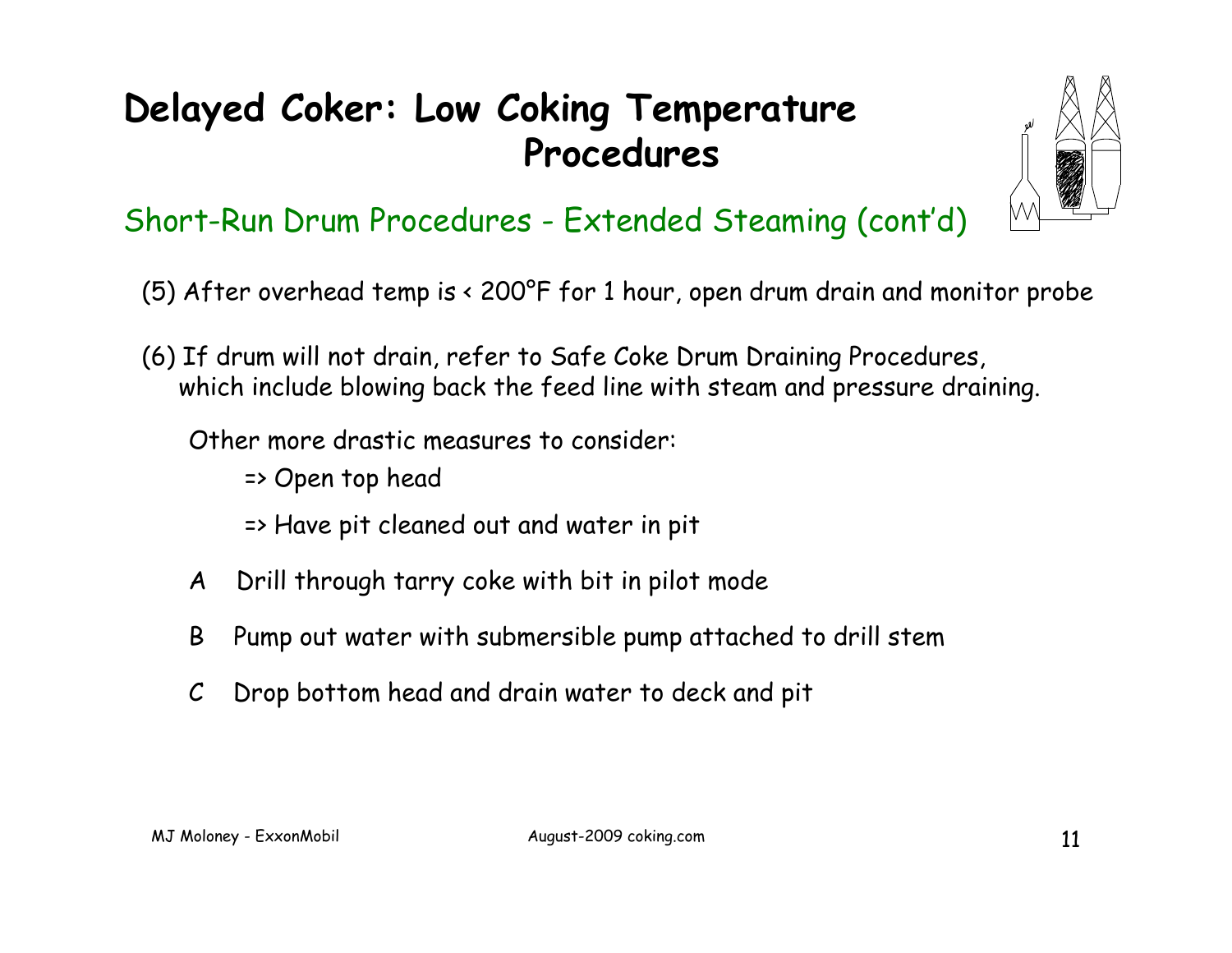

Short-Run Drum Procedures - Deciding.....

Baton Rouge used to use either LGO Dilution or Extended Steaming ......

=> Put steam in drum and listened for gurgling

If liquid was detected, usee Joliet procedure, filling with LGO to the 64-ft probe level

If liquid was not present, used extended steaming

Based on a 2008 experience with a drum that was only in service for one hour, they have decided to use the oil dilution procedure for all short run drums and then steam stri p ......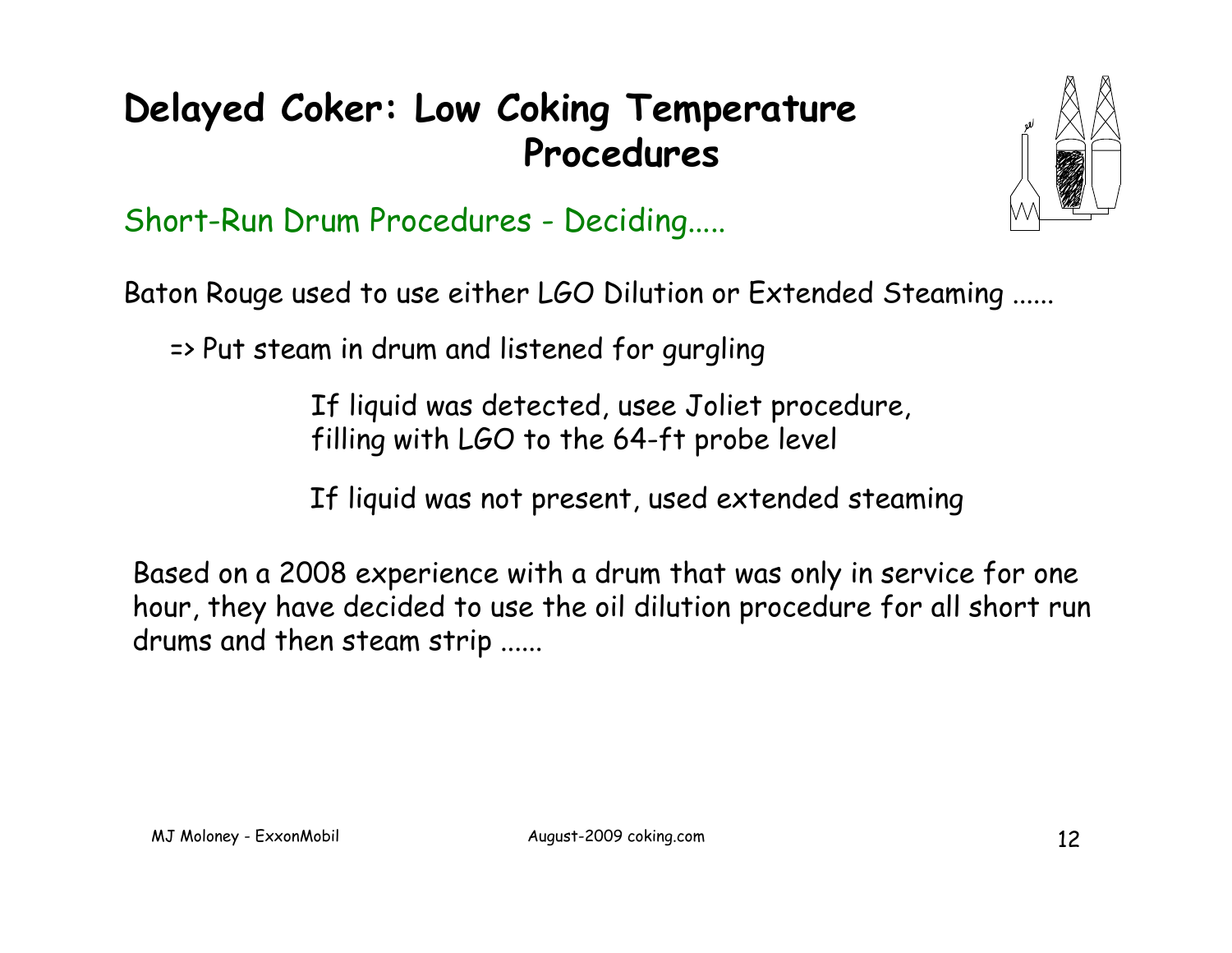#### Baton Rouge Far-East Coker Tar Ball Drum



Geoff Bock – "Over the weekend (1 to 2-nov-08) we switched into coke drum D-501C. After 45 minutes of feed, a crack in the OVHD line developed and we were forced to circulate the drum pair leaving  $~1.0$  kB of unreacted resid in the drum. We steamed the drum and water filled without any problems feeding and/or draining. After we deheaded the drum, tar slowly flowed out and formed a tar ball."

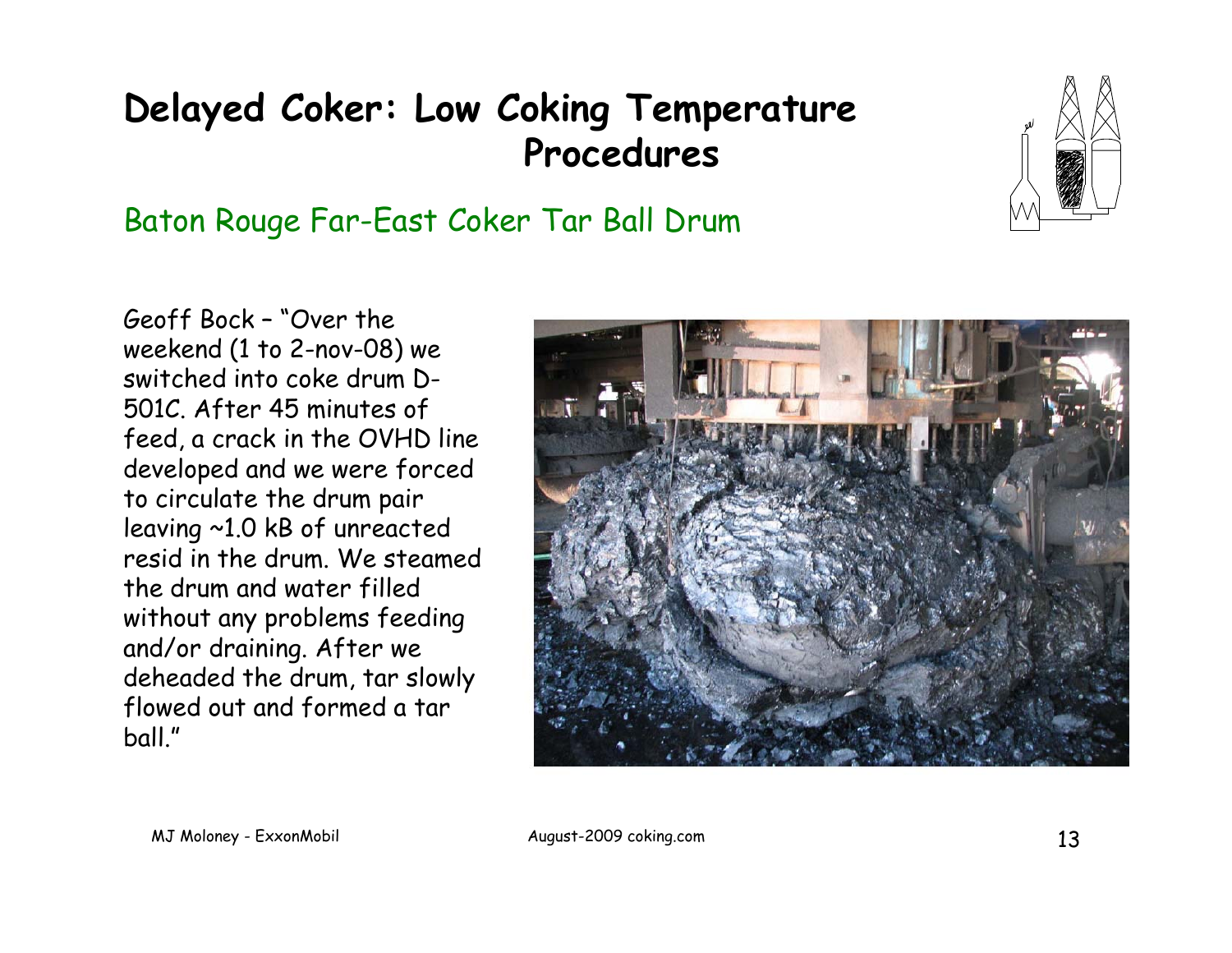

Low Coking Temperatures - Logic Flow Scenarios

=> How to handle coke drums that have experienced less-than-desired coke drum temperatures

There are three basic scenarios to consider:

- (1) Low coke drum temperatures due to train recirculation
- (2) Reduced coke drum inlet temperature while feeding resid
- (3) Reduced coke drum outlet temperature while feeding resid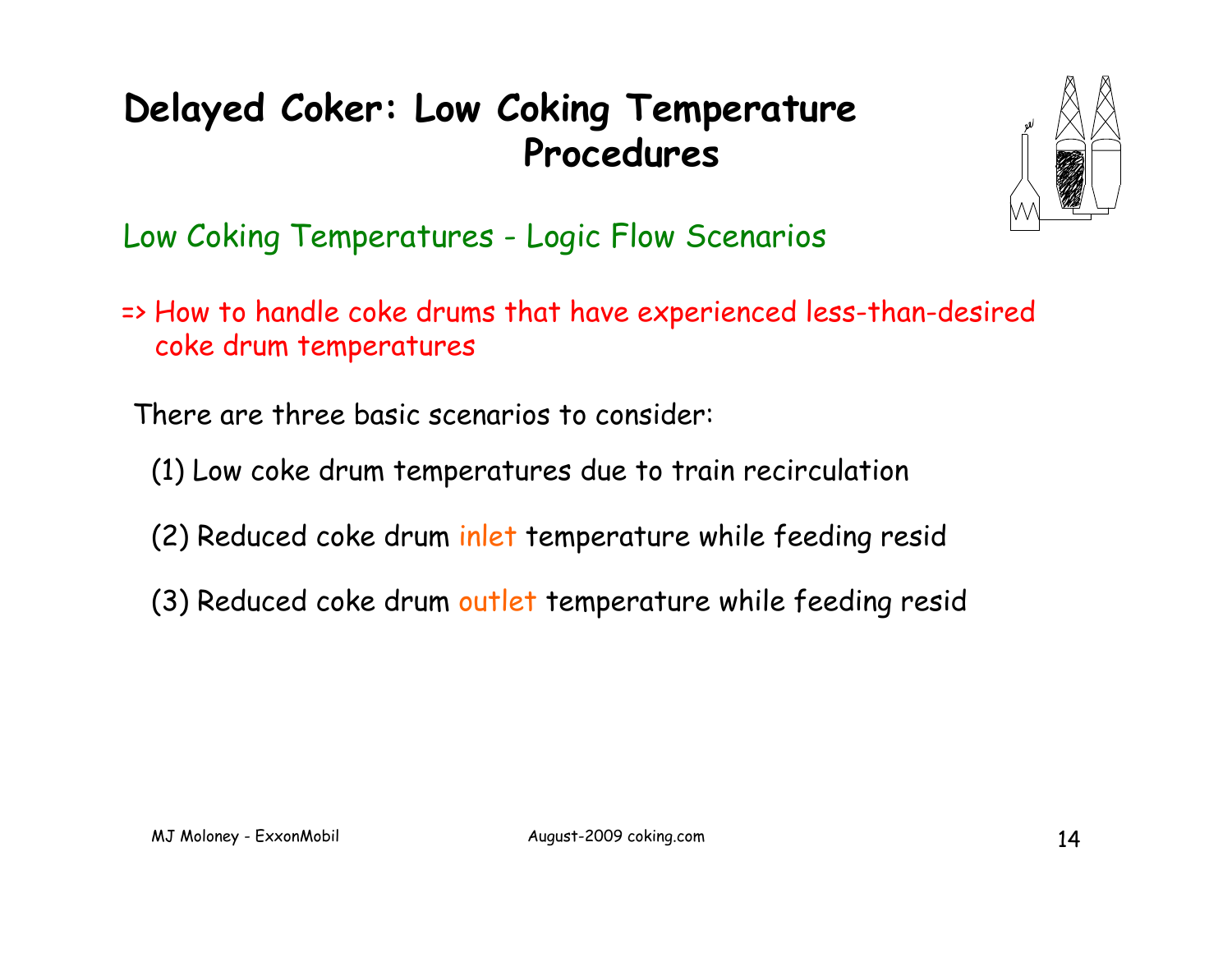Creating a Mess in Torrance (may-2004):





Low Coke Drum Temperature attributed to quench water leaking into feed line during coking operations

**Torrance Soft Coke Drum** 

MJ Moloney - ExxonMobil August-2009 coking.com 15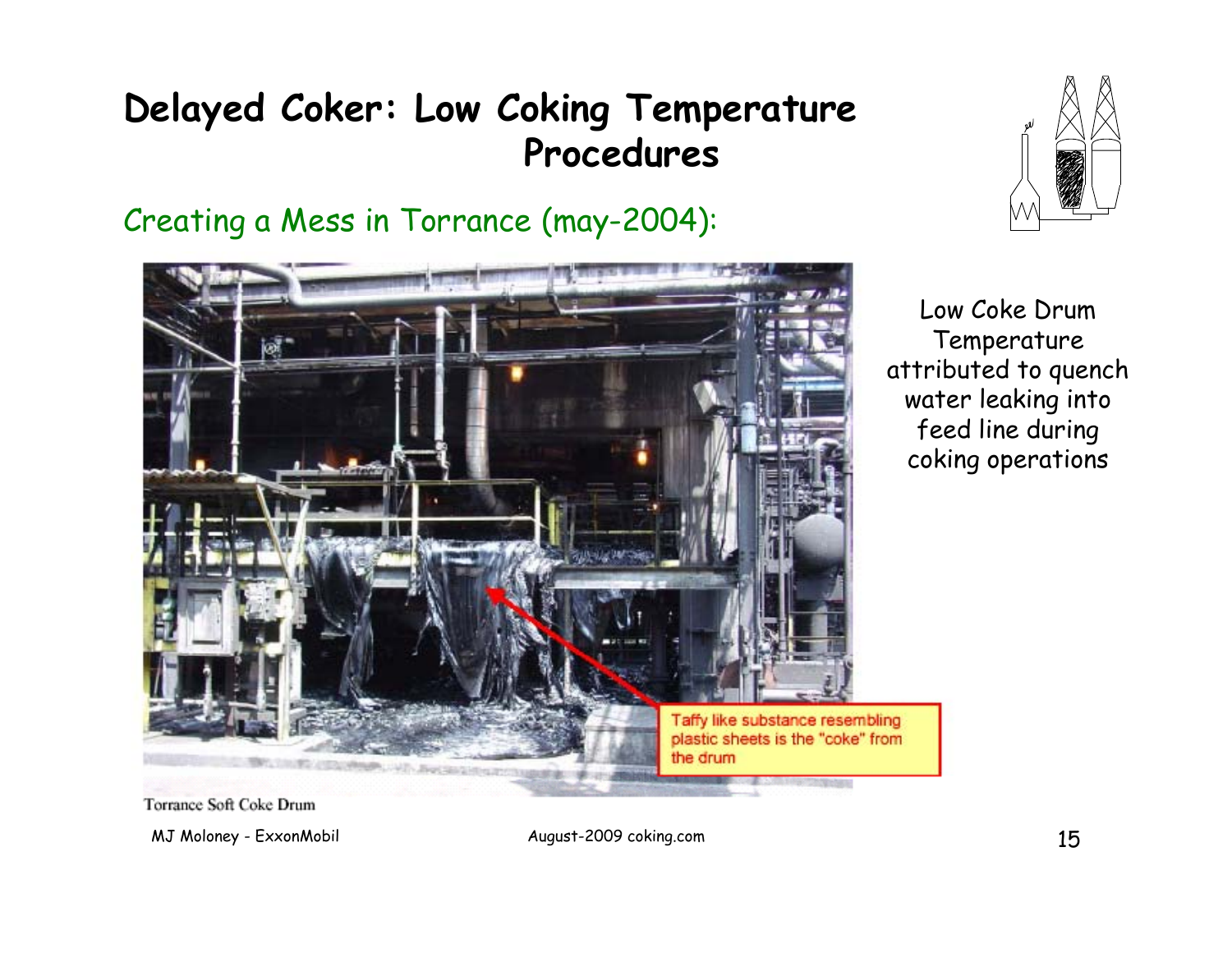Creating a Mess - Bakersfield (2005):





Cause of Low Temperature Unknown

MJ Moloney - ExxonMobil August-2009 coking.com 16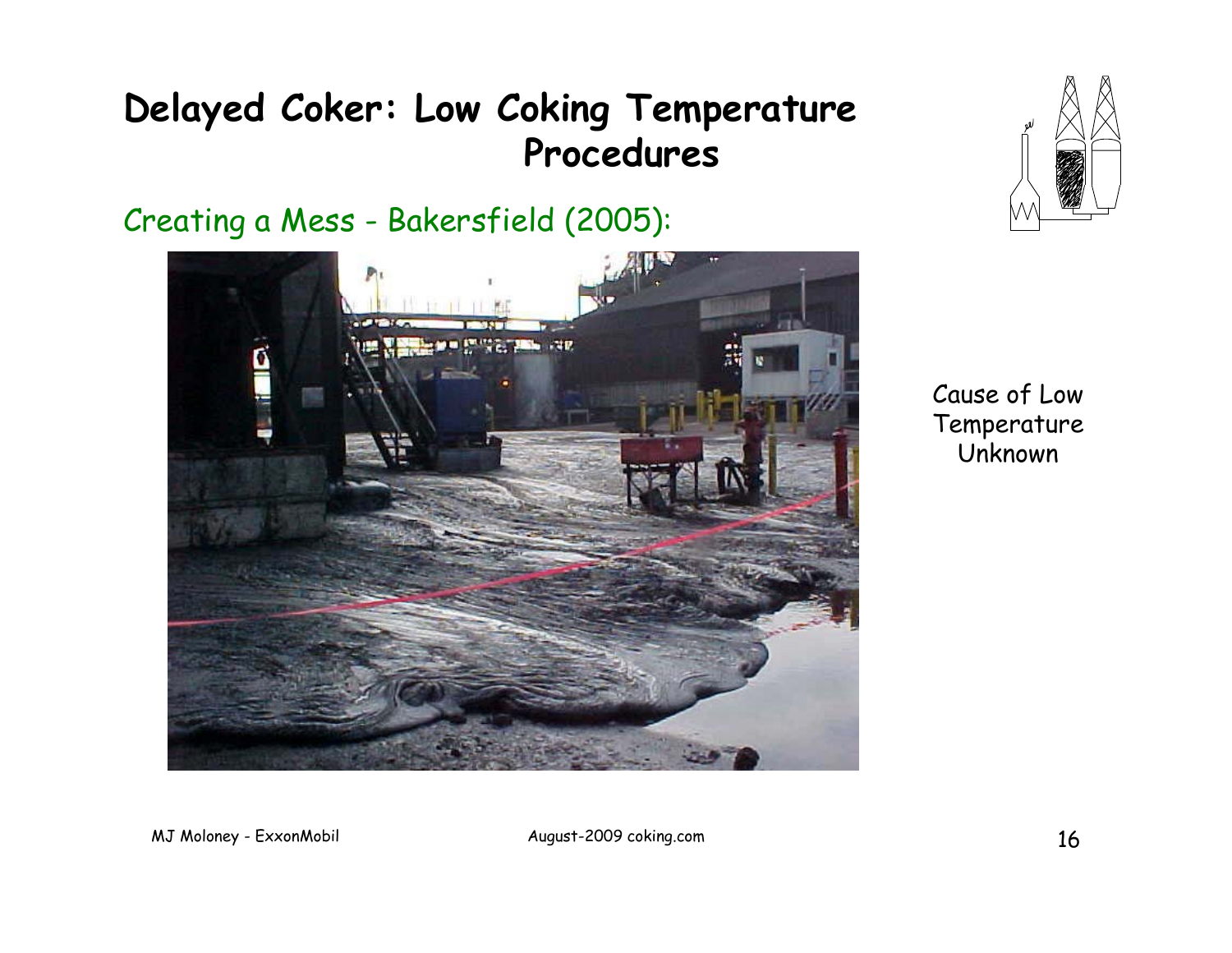

Scenario (1) Controlled Coke Drum Train Circulation

The ke ys are as follows:

- (1) Completely displace the resid in the feed line (from the switch valve outlet into the coke drum) with steam (6 - 10 klb/hr is a good rate)
- (2) Maintain stripping steam (at least 8 klb/hr) into the coke bed, until a decision is made on how to proceed.
	- => The stripping steam will maintain flow channels in the coke bed and keep temperature at ~400°F minimum.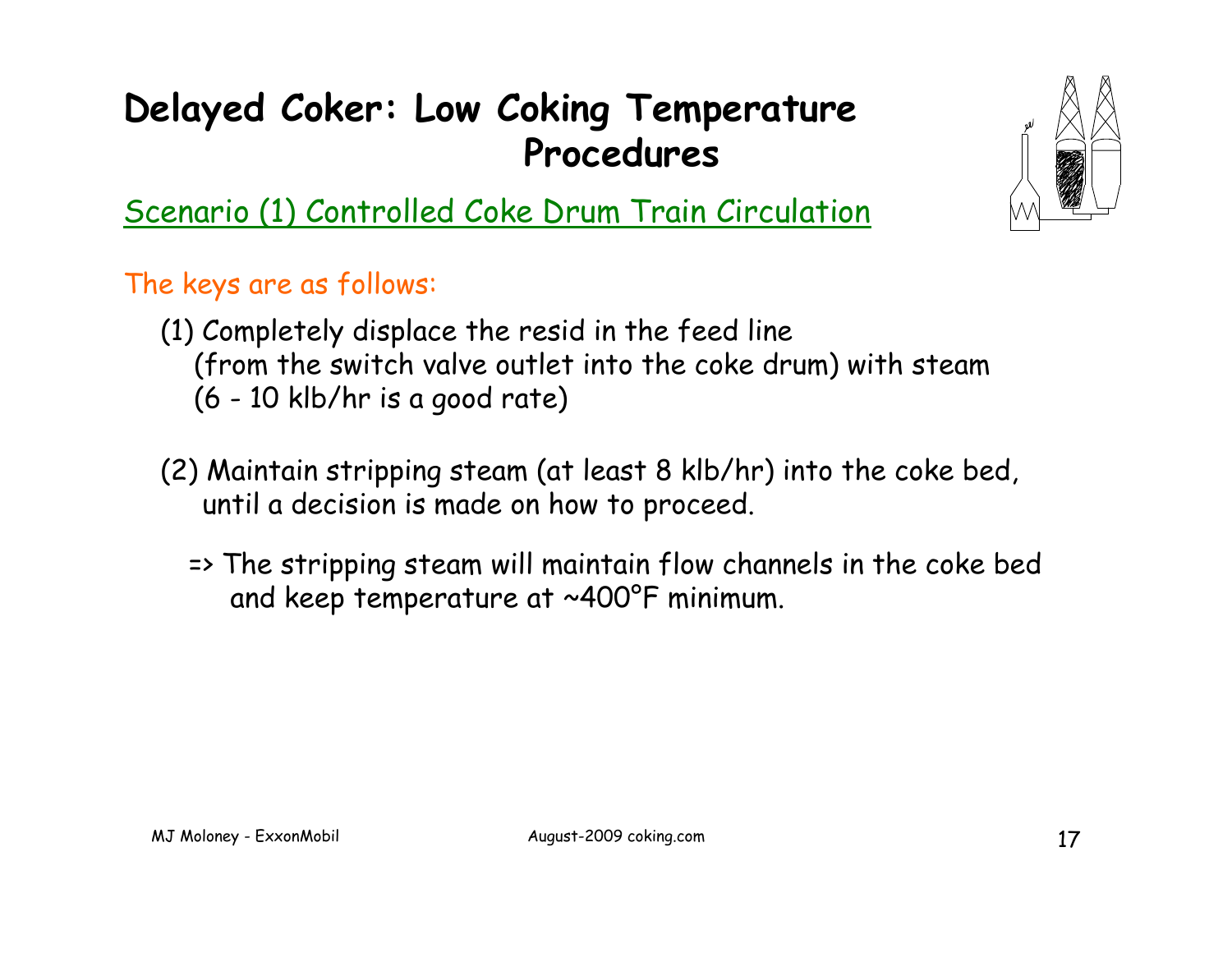

#### Scenario (1) Controlled Coke Drum Train Circulation

(A) IF, after switching out of the drum (drum has been coking from 0-6 hours), you can return to the drum for more than 6 hours (regardless of the cycle time), THEN return to the coke drum with resid feed.

=> Increase coking temp 5 - 10 °F above normal (cut feed if necessary) This will ensure that the resid is properly coked, and will avoid foam carryover to the Main Fractionator during steam stripping.

 $\operatorname{\mathsf{IF}}$  the drum had been coking less than the site's short-run drum criteria (4 - 8 hours normally) prior to recirculation, THEN take precautions against a possible coke fallout on deheading.

Precautions would include:

- + Making sure the drum is completely drained
- + If a cart deheader is being used, treat the drum as if a fall out was going to occur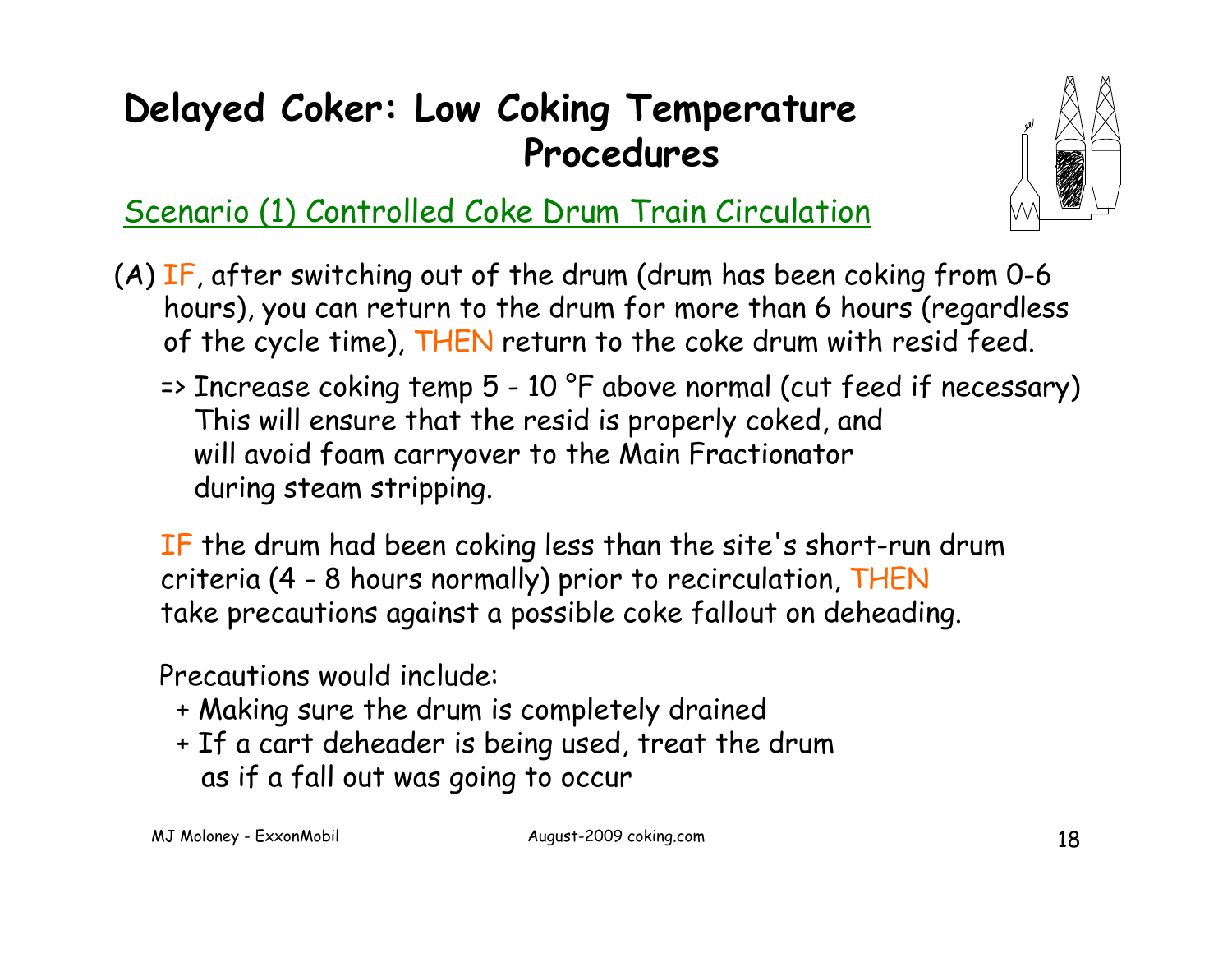

Scenario (1) Controlled Coke Drum Train Circulation

(B) IF coking lasted <u>less</u> than the site's short-run drum criteria, AND it is not possible to return to the coke drum for more than 6 hours of coking, THEN unhead the drum utilizing the site short run drum procedure

(C) IF coking lasted more than the site's short-run drum criteria, AND it is not possible to return to the coke drum for more than 6 hours of coking,

THEN perform the normal drum decoking procedure.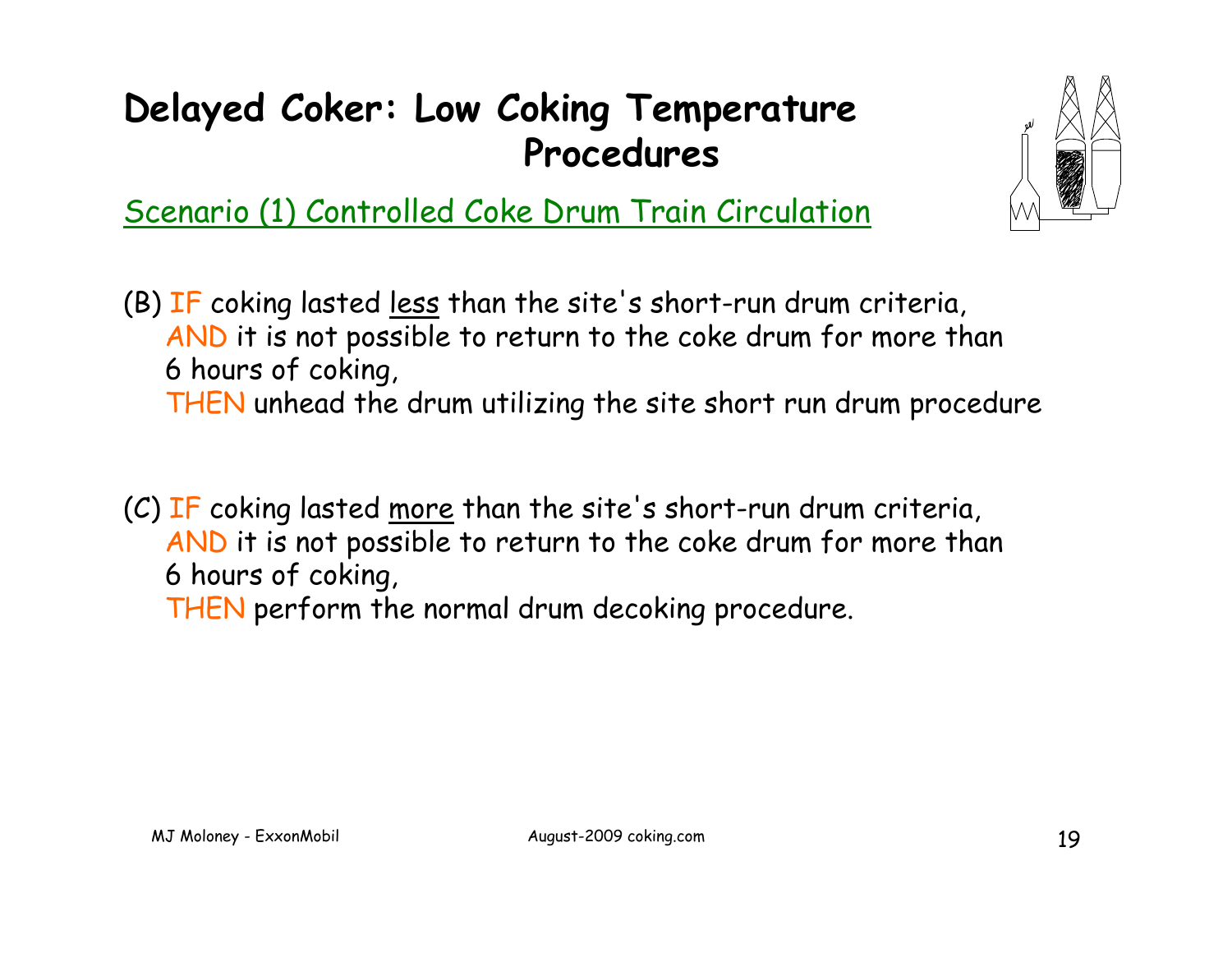

Scenarios (2 & 3) Low Coke Drum Inlet and/or Outlet Temperature(s)

=> A more dangerous situation is when the coke drum suffers an extended period of low coke drum temperature while feeding resid.

Both the inlet and outlet temperatures of the coke drum MUST be considered

Possible causes of a low inlet temperature are:

- -- feed pump trip
- unstable feed pumping
- fuel gas trip(s)
- heater instrumentation problems
- leaking quench water into feed line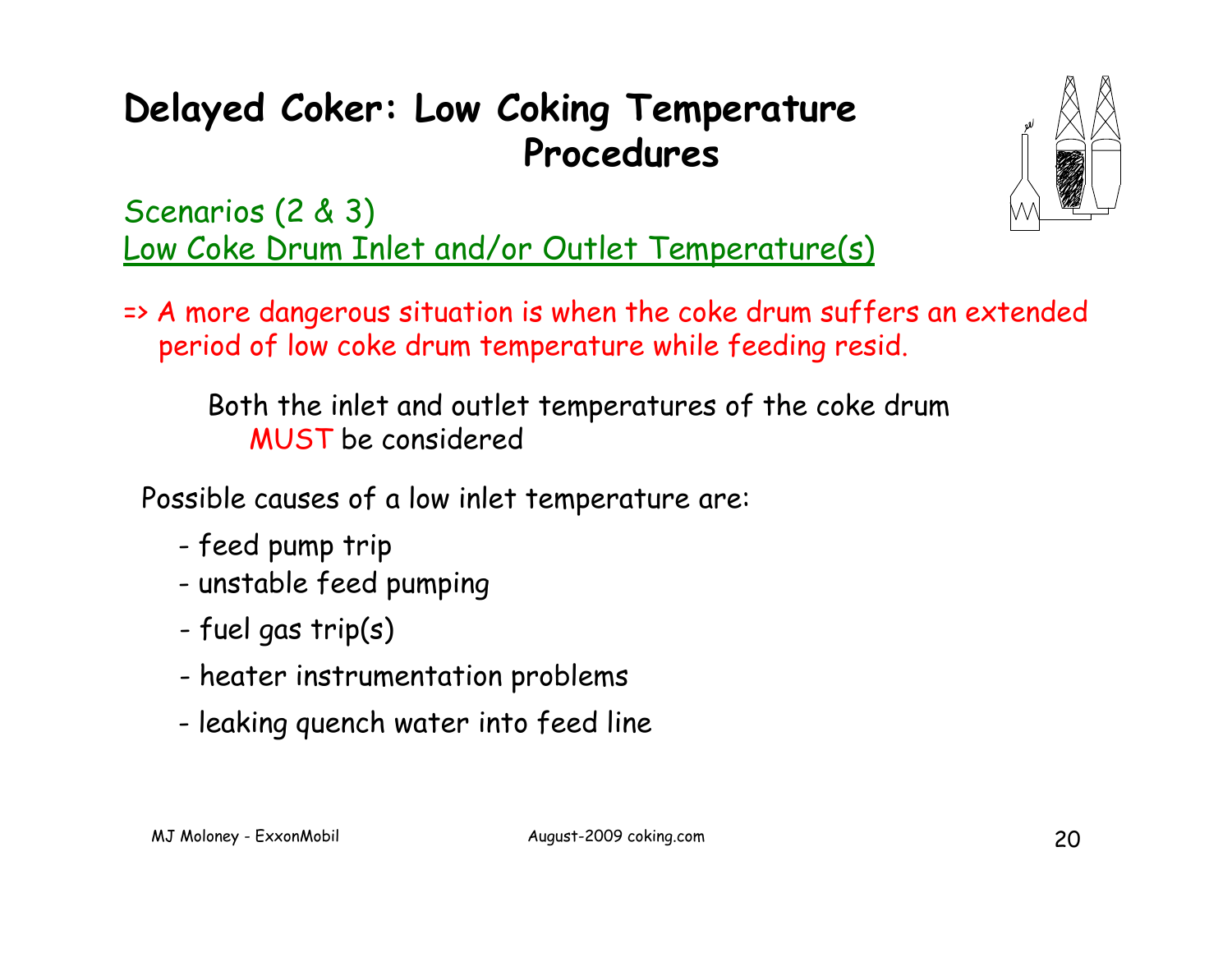

Scenarios (2 & 3) Low Coke Drum Inlet and/or Outlet Temperature(s)

Possible causes of a low outlet temperature are:

- Leakage of water from a leaking cutting water line onto top head
- Leakage of cold quench oil into the coke drum

These basic points should be considered:

- Uncoked resid in the drum can cause
	- + high foaming
	- + poor quenching
	- + dangers when deheading
- More coke will be made during the period of reduced COT or DOT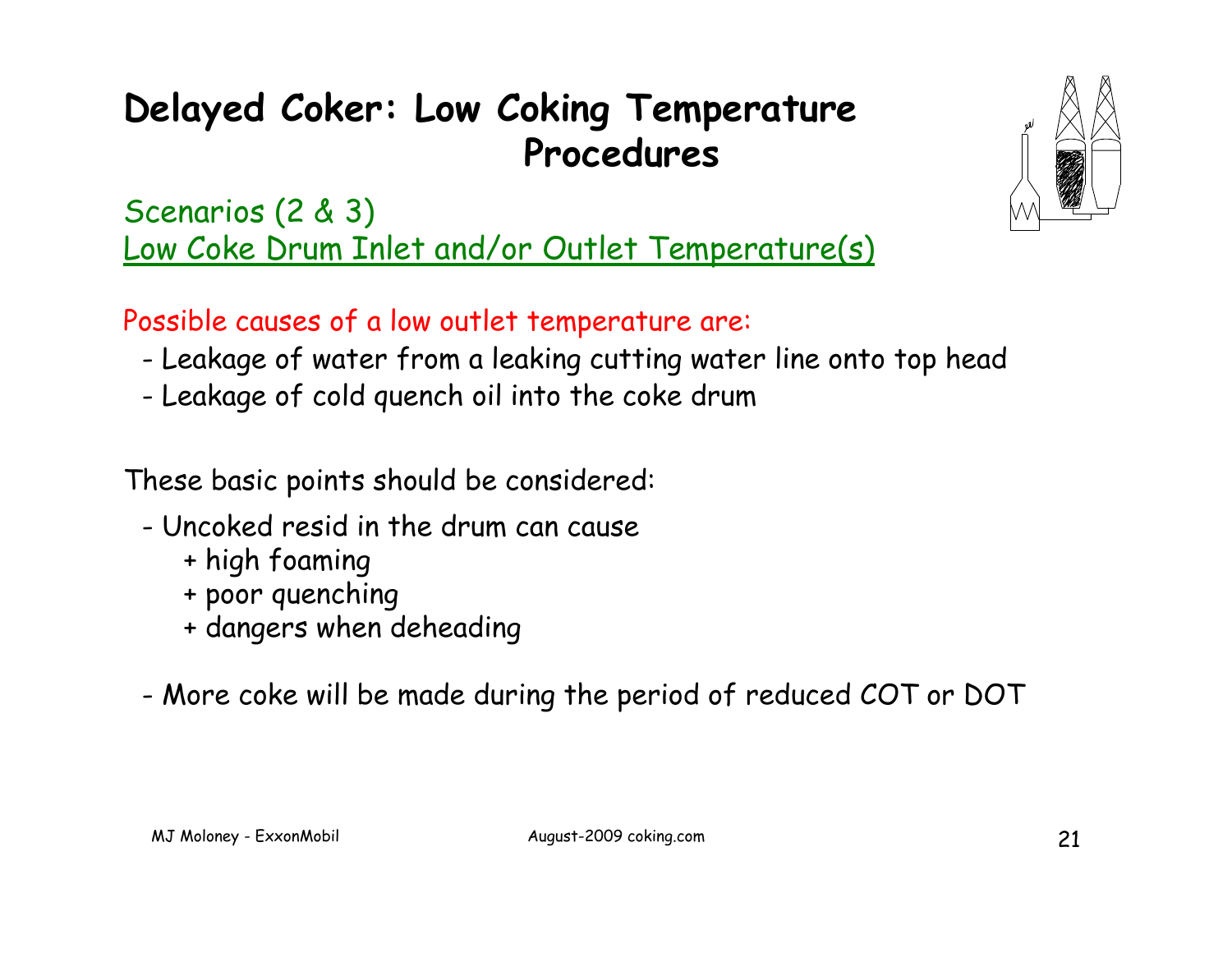

Scenarios (2 & 3) Low Coke Drum Inlet and/or Outlet Temperature(s)

IF temperature is low in the middle of cycle for a couple of hours, but no more than 15% of total coking cycle (2 - 3 hours), THEN it should be possible to recover by doing any or all of the following steps:

- raising temperature
- using additional steam (heater velocity steam is the easiest source)
- cutting rate back
- lengthening the cycle time (if possible)
- rec ycle li ght distillate (if Conoco Technology )

#### (Note that drum will foam more and fill up faster than normal):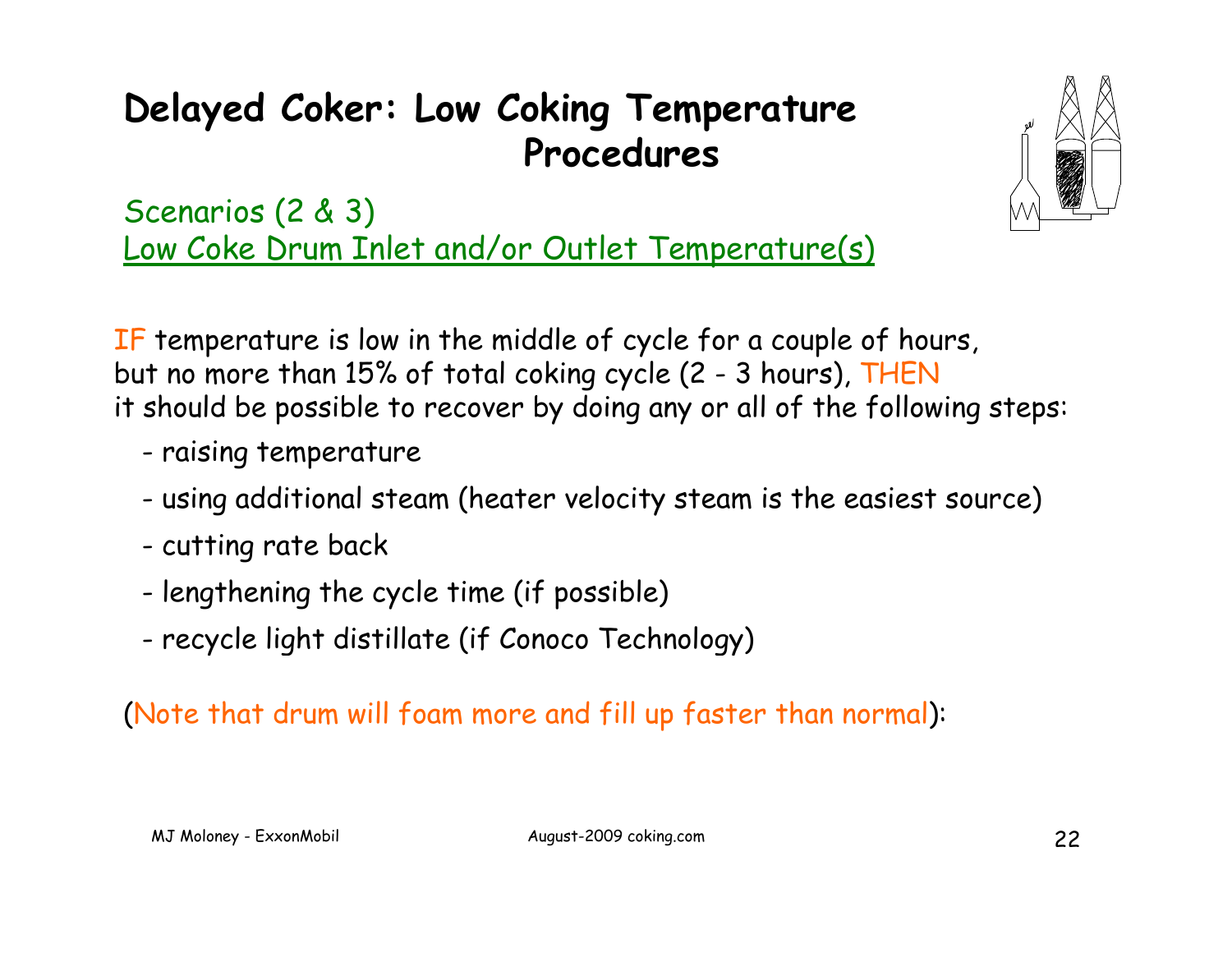Scenarios (2 & 3) Low Coke Drum Inlet and/or Outlet Temperature(s)

- => It is important to assess how much the COT has dropped versus a recommended minimum of 900°F
- => Determine if there are changes in other factors that may worsen or improve the situation:
	- + feed quality
	- + resid cut point
	- + operating pressure
	- + natural recycle %
	- + distillate recycle %

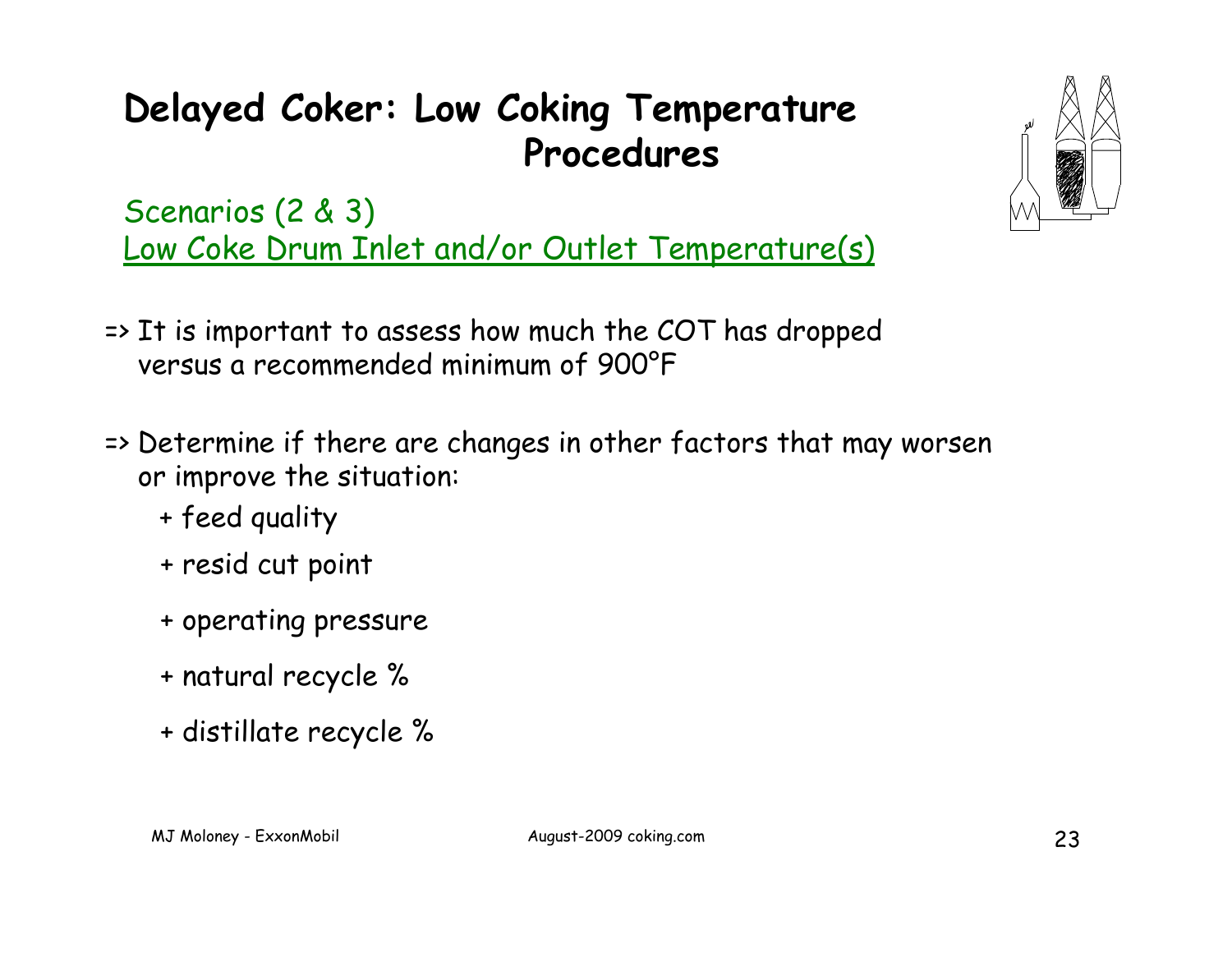Scenarios (2 & 3) Low Coke Drum Inlet and/or Outlet Temperature(s)

- $\Rightarrow$  IF temperature is LOW in the beginning of cycle, AND you cannot recover, there are two options:
	- (1) Switch out, circulate train and perform a short-run drum procedure
	- (2) Stay in drum and prepare to deal with the possibility of a partial coke fall -out

Option (1) applies to cokers not well equipped to deal with coke falls

O ption (2) applies to cokers with automatic bottom deheadin g facilities

If you return to the drum, => make sure to maximize pressure and antifoam dosage to reduce the chance of foamover



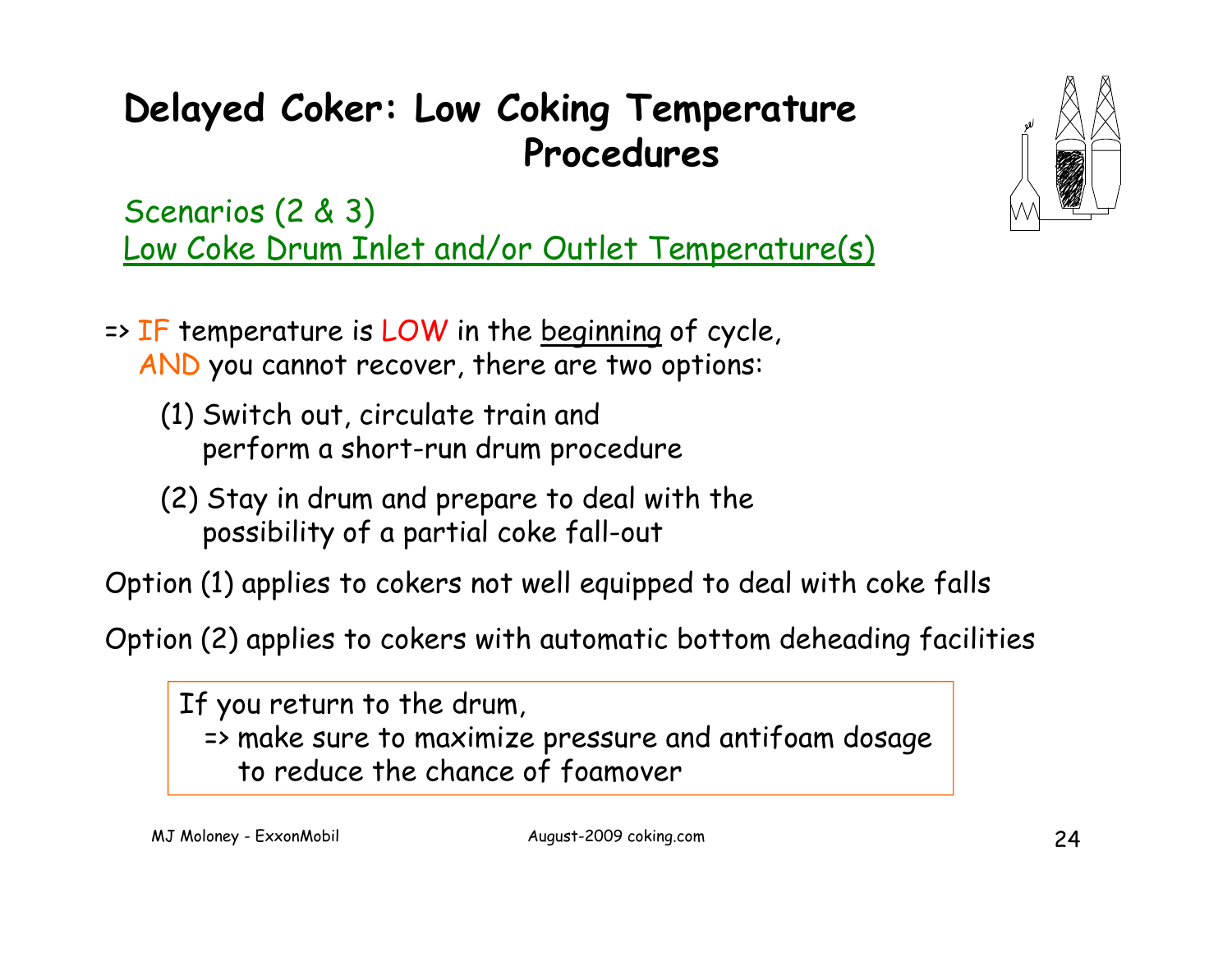

Scenarios (2 & 3) Low Coke Drum Inlet and/or Outlet Temperature(s)

- $\Rightarrow$  IF temperature is LOW at the end of cycle, the chance for foamover is much higher during steaming and quenching. The options are:
	- (1) Extend coking cycle once the temperature has returned (only possible if outage permits), cutting rate, increasing COT's and pass velocity steam
	- (2) Switch out as soon as possible, if the other coke drum is warmed and ready, and perform an extended steam stripping
		- => Maximize antifoam & coke drum pressure
		- => Cut rate and extend cycle times to accommodate soft coke procedure, if needed